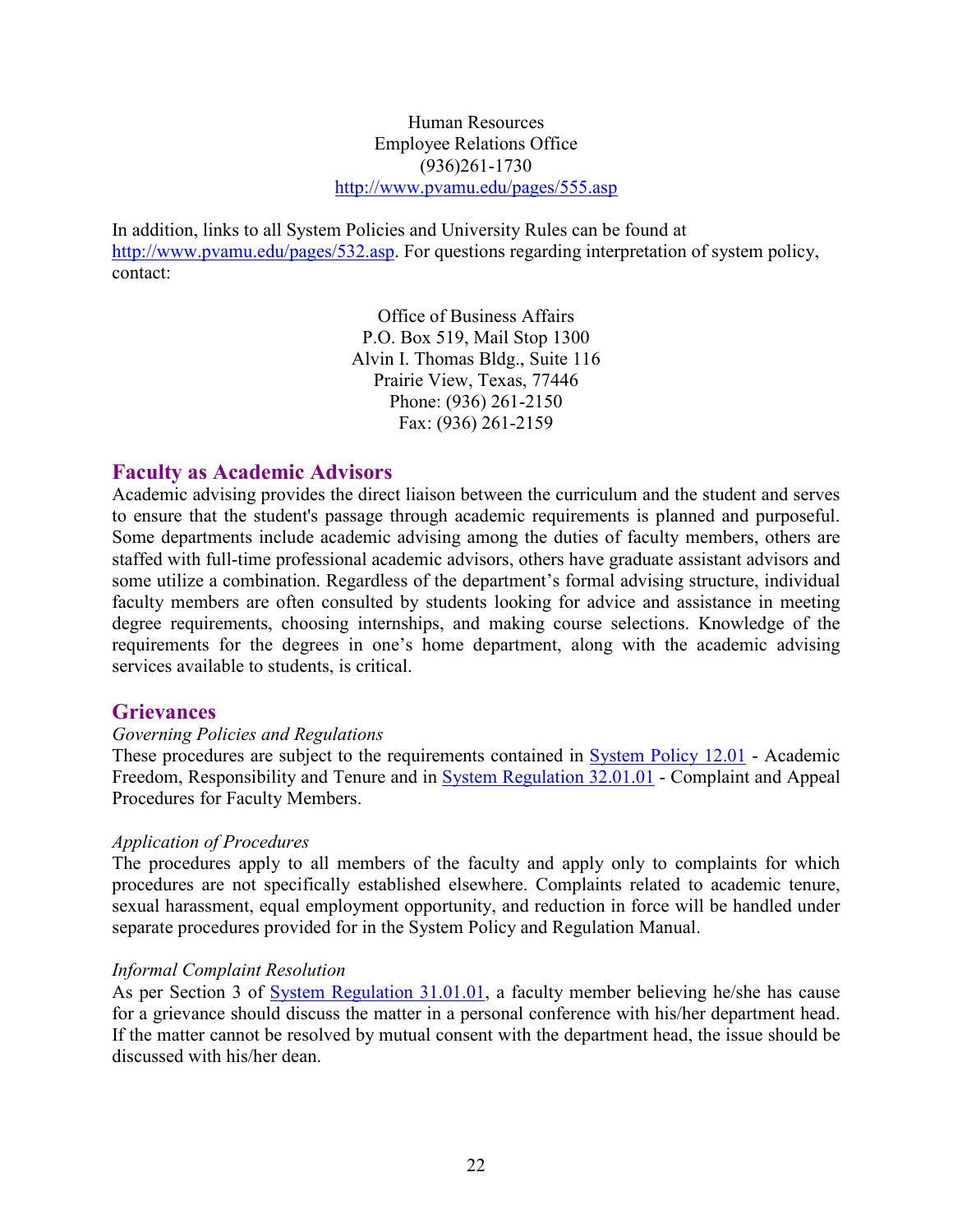## Formal Complaint Resolution

## Submission of Formal Complaint

A faculty member who believes he/she has cause for a grievance and who has been unable to obtain satisfactory resolution through the informal complaint resolution procedures may submit a formal (written) complaint to the Human Resources Office. The formal complaint must contain:

- (1) the names of the parties involved in the complaint,
- (2) the specific issues and actions upon which the complaint is based,
- (3) the desired outcome or remedy,
- (4) documentation supporting the basis for the complaint. Within five working days of receipt of the formal complaint, the Director of Human Resources will forward the complaint to the applicable dean and will provide a copy to the Provost.

### College/School Grievance Committee

Within ten working days of receipt of the formal complaint, the dean will appoint a College/School Grievance Committee to hear the complaint.

Within 30 working days from receipt of the complaint, the committee will hold a hearing on the complaint. The committee's findings and recommendations will be submitted to the dean in a formal report within 15 working days of the hearing. The dean shall issue a decision in writing within 15 working days of receipt of the committee's report. Any delays in processing of the complaint will be communicated to the faculty member bringing the complaint. Copies of all documentation and reports relating to the complaint will be provided to the Human Resources Office for inclusion in the faculty member's complaint file.

### University Grievance Committee

If resolution cannot be reached at the college/school level, the faculty member may formally appeal (in writing) the dean's decision to the Office of the Human Resources. The formal appeal must contain:

- (1) a copy of the College/School Grievance Committee report
- (2) a copy of the dean's decision
- (3) the basis for the appeal
- (4) any additional information or documentation not considered by College/School Grievances Committee.

Within five working days of receipt of the appeal, the Director of Human Resources will forward the appeal to the Provost. Within ten working days of receipt of the appeal, the provost will forward the appeal to the University Grievance Committee for review. Within 20 working days from receipt of the appeal, the committee will review the appeal and make a determination as to whether the grievance has sufficient merit. If the committee determines there is insufficient merit, it will notify the Provost in writing of its determination. If the committee determines that there is sufficient merit, it will hold a hearing within 20 working days to allow the faculty member to present his/her case. The committee's findings and recommendations will be submitted in writing to the Provost in a formal report within 20 working days of the hearing.

The Provost will issue a decision in writing within 20 working days of receipt of the committee's report. The Provost's decision will be final. Any delays in processing of the complaint will be